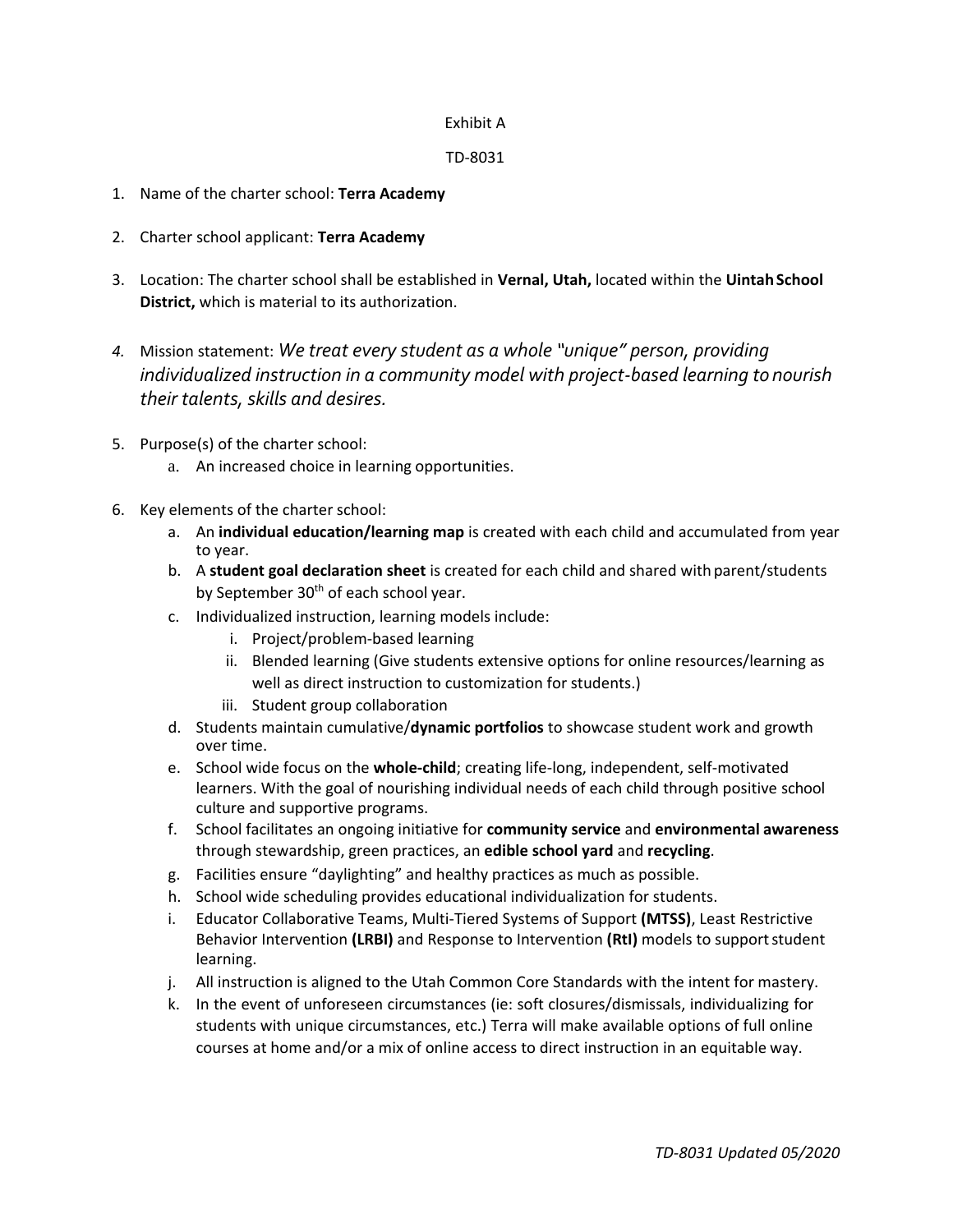These decisions will be made on an individual basis for each student with the input of teachers, administration, parents and the student if appropriate.

7. School year will start: **2015-2016**

| <b>Operational Year</b> | <b>Grades</b> | <b>Total Enrollment</b> |
|-------------------------|---------------|-------------------------|
| 1 2015-2016             | $K-12$        | 650                     |
| 2 2016-2017             | $K-12$        | 650                     |
| 3 and beyond            | $K-12$        | 650                     |

8. Grade levels and maximum enrollment:

9. Enrollment Preferences: Enrollment preferences provided:

a. children or grandchildren of founding parents,

b. children of the of existing governing board ,

c. siblings of students currently enrolled.

d. children of full-time school employees.

e. Students who have been on the waiting list for one or more consecutive years will be given preference based on the number of years on the waiting list and original lottery number. This preference will only be given after all sibling preferences have been granted.

f. Students who have been referred by a professional (ie: social worker, physician, school counselor) will be given preference if the professional deems that the student is in substantial risk for emotional or physical harm.

10. Structure of governing board:

- a. Number of board members: **5-9**
- b. Appointment of board members: **Four members are appointed. One member iselected from the Round Table** (see page 42 of the application). If total membership is 8+, two members must be from the Round Table.
- c. Board members' terms of office: **Appointed: Three-year terms, serving no more thantwo consecutive terms. Elected: Two-year term, serving no more than two consecutive terms.**
- d. Meeting frequency: Typically **once a month**, no less than eight times per year.

11. Administrative rules waived (if applicable): **N/A**

12. Additional school specific standards used to assess School Achievement in the Charter School Performance Standards:

| <b>Measure</b> | Metric<br>___ | <b>Targets</b><br>. <u>.</u> |
|----------------|---------------|------------------------------|
|                |               |                              |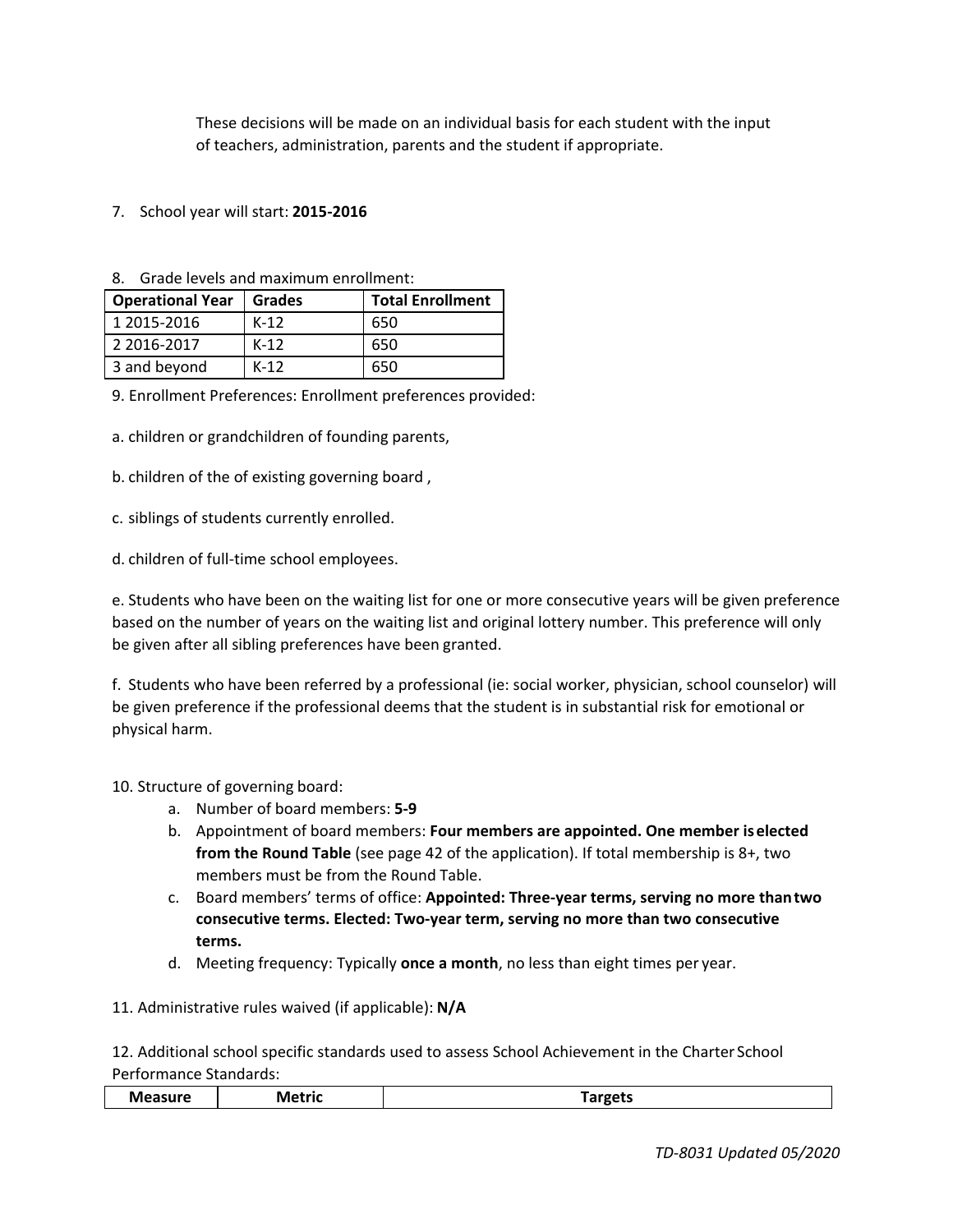|                                                                                     |                                                                                                                                                                                                           | <b>Exceeds</b>                                                                                                                     | <b>Meets</b>                                                                                                                          | <b>Does Not</b><br><b>Meet</b>                                                                                                     | <b>Falls Far</b><br><b>Below</b>                                                                                                         |
|-------------------------------------------------------------------------------------|-----------------------------------------------------------------------------------------------------------------------------------------------------------------------------------------------------------|------------------------------------------------------------------------------------------------------------------------------------|---------------------------------------------------------------------------------------------------------------------------------------|------------------------------------------------------------------------------------------------------------------------------------|------------------------------------------------------------------------------------------------------------------------------------------|
| Terra<br>Academy<br>facilitates<br>Individualized<br>Learning                       | A completed student<br>"Individualized<br><b>Education Map-IEM"</b>                                                                                                                                       | 90% and<br>above of<br>student<br>IEM's are<br>updated by<br>September<br>$30th$ .                                                 | 89-80% of<br>student<br>IEM's are<br>updated by<br>September<br>$30th$ .                                                              | 79%-60% of<br>student IEM's<br>are updated<br>by September<br>30 <sup>th</sup> .                                                   | 59% and<br>below of<br>student IEM's<br>are updated<br>by September<br>$30th$ .                                                          |
| Terra<br>Academy<br>focuses on<br>each student<br>as a "unique"<br>whole<br>person. | A completed survey<br>by students, each<br>semester, which<br>surveys the quality of<br>systems provided<br>that address<br>physical, emotional,<br>educational, and<br>social provided by<br>the school. | The school's<br>overall<br>approval<br>rate is<br>-100-80% or<br>above.                                                            | The school's<br>overall<br>approval<br>rate is<br>79-60%.                                                                             | The school's<br>overall<br>approval rate<br>is 59-40%.                                                                             | The school's<br>overall<br>approval rate<br>is 39% and<br>below.                                                                         |
| Relative<br>Performance                                                             | Using norms<br>percentile on a<br>nationally normed<br>criterion referenced<br>evaluation tool, such<br>as NAEP.                                                                                          | 70% of<br>overall<br>student<br>performance<br>is at<br>grade-level<br>proficiency<br>as compared<br>to other<br>national<br>data. | 69-50% of<br>overall<br>student<br>performance<br>is at<br>grade-level<br>proficiency<br>as compared<br>to other<br>national<br>data. | 49-30% of<br>overall<br>student<br>performance<br>is at<br>grade-level<br>proficiency as<br>compared to<br>other national<br>data. | 29% or below<br>of overall<br>student<br>performance<br>is at<br>grade-level<br>proficiency as<br>compared to<br>other national<br>data. |
| <b>Student Gain</b><br>(Value Add)                                                  | After one FAY,<br>student growth<br>percentile on a<br>nationally normed<br>criterion referenced<br>evaluation tool, such<br>as NAEP.                                                                     | 70% of<br>overall<br>students<br>made<br>expected<br>growth as<br>compared to<br>other<br>national<br>data.                        | 69-50% of<br>overall<br>students<br>made<br>expected<br>growth as<br>compared to<br>other<br>national<br>data.                        | 49-30% of<br>overall<br>students<br>made<br>expected<br>growth as<br>compared to<br>other national<br>data.                        | 29% of overall<br>students<br>made<br>expected<br>growth as<br>compared to<br>other national<br>data.                                    |

13. State Accountability: **As defined by statute and implemented by the Utah State Board of Education by rule or Federal plan.**

14. Student Engagement: **Defined by the SCSB, as required by rule and statute. School will be held to the approved Charter School Performance Standards or Framework (subject to update and revision).**